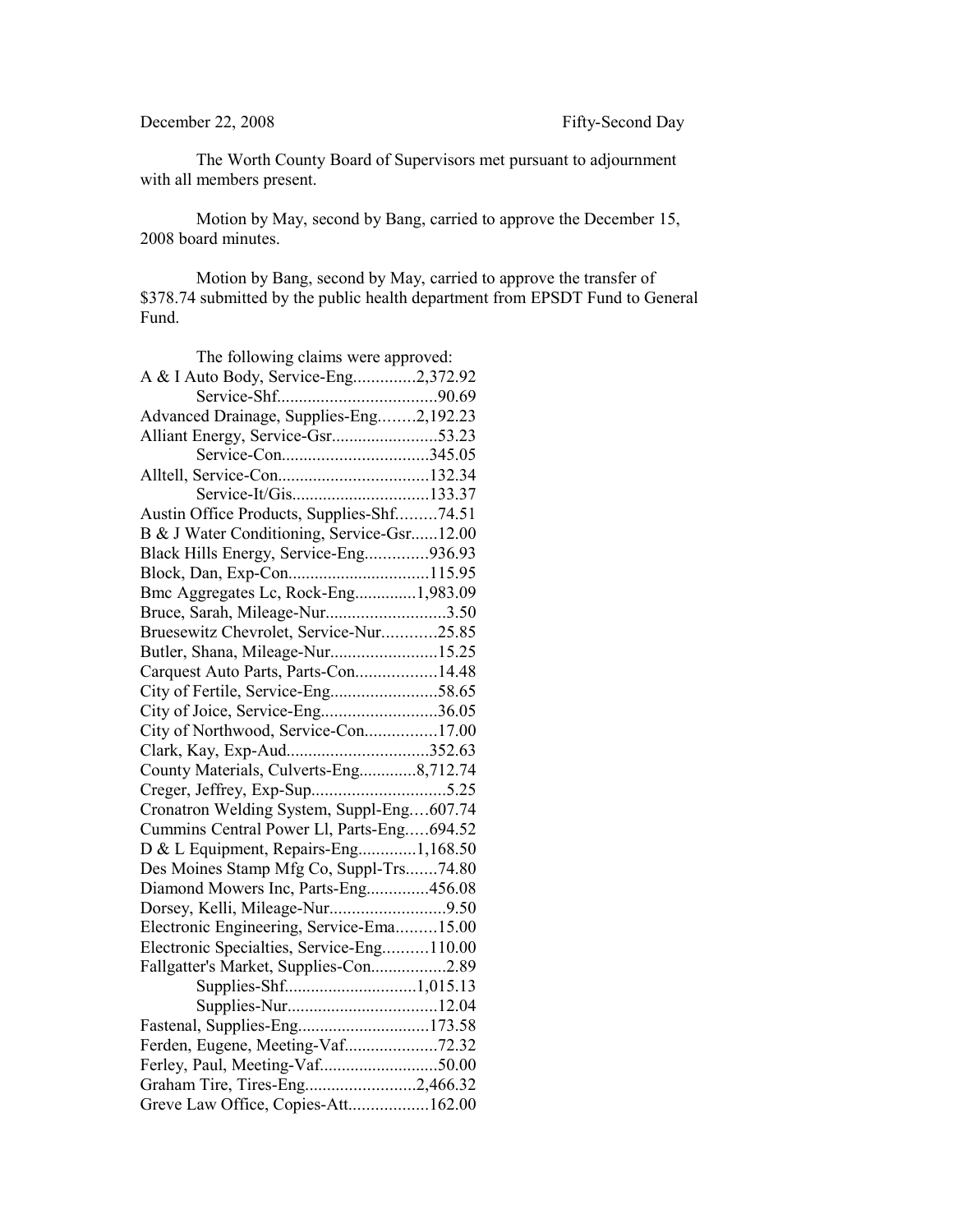| H & H Food Service, Supplies-Shf430.37      |  |
|---------------------------------------------|--|
| Hackbart, Philip E., Meeting-Vaf72.32       |  |
|                                             |  |
| Hanson, Jeanette, Mileage-Hha77.50          |  |
| Hartman, Lisa, Mileage-Nur16.75             |  |
| Healthworks, Service-Eng300.00              |  |
| Service-Hha172.00                           |  |
| Heartland Power Coop, Service-Con183.27     |  |
|                                             |  |
| Helgeson Drainage, Repairs-Eng1,114.65      |  |
|                                             |  |
| Huebner, Cheryl, Mileage-Nur67.85           |  |
| Hyde, James E, Meeting-Eng492.96            |  |
| 135/105 Welcome Cntr, H/M Tx-Ndp4,405.51    |  |
| Iowa Prison Industries, Signs-Eng1,516.40   |  |
|                                             |  |
|                                             |  |
| Johnson, Teresa, Mileage-Nur47.50           |  |
| Joice Fire Dept, Ems Reimb-Ems384.00        |  |
| Kenison, Elizabeth, Exp-Rec154.78           |  |
| Kittleson, Joshua Dean, Rent-Soc286.00      |  |
| L R Falk Const Co, Rock-Eng2,458.98         |  |
| Larsen Plumbing, Service-Eng69.00           |  |
|                                             |  |
| Lexis-Nexis, Service-Att128.00              |  |
| Low's Standard, Fuel-Asr43.55               |  |
| Mail Services Llc, Service-Trs3.20          |  |
| Manly Junction Signal, Exp-Sup479.13        |  |
|                                             |  |
|                                             |  |
| Marshall & Swift Inc, Service-Eng141.19     |  |
|                                             |  |
| Martin Bros Dist Co. Inc, Suppl-Gsr446.20   |  |
| Martin Marietta Aggregat, Rock-Eng6,251.96  |  |
| Mason City Business Syst, Service-Trs43.97  |  |
|                                             |  |
|                                             |  |
| May, Dennis, Exp-Sup106.80                  |  |
| Medline Industries Inc., Supplies-Nur105.46 |  |
|                                             |  |
| Mitchell County Ema, Mileage-Ema393.49      |  |
| Mittelstadt, Service-Soc1,700.00            |  |
|                                             |  |
| Napa Auto Parts, Parts-Eng19.33             |  |
| Northwood Anchor, Exp-Sup389.47             |  |
|                                             |  |
|                                             |  |
|                                             |  |
|                                             |  |
| Northwood Electric Inc, Service-Gsr585.88   |  |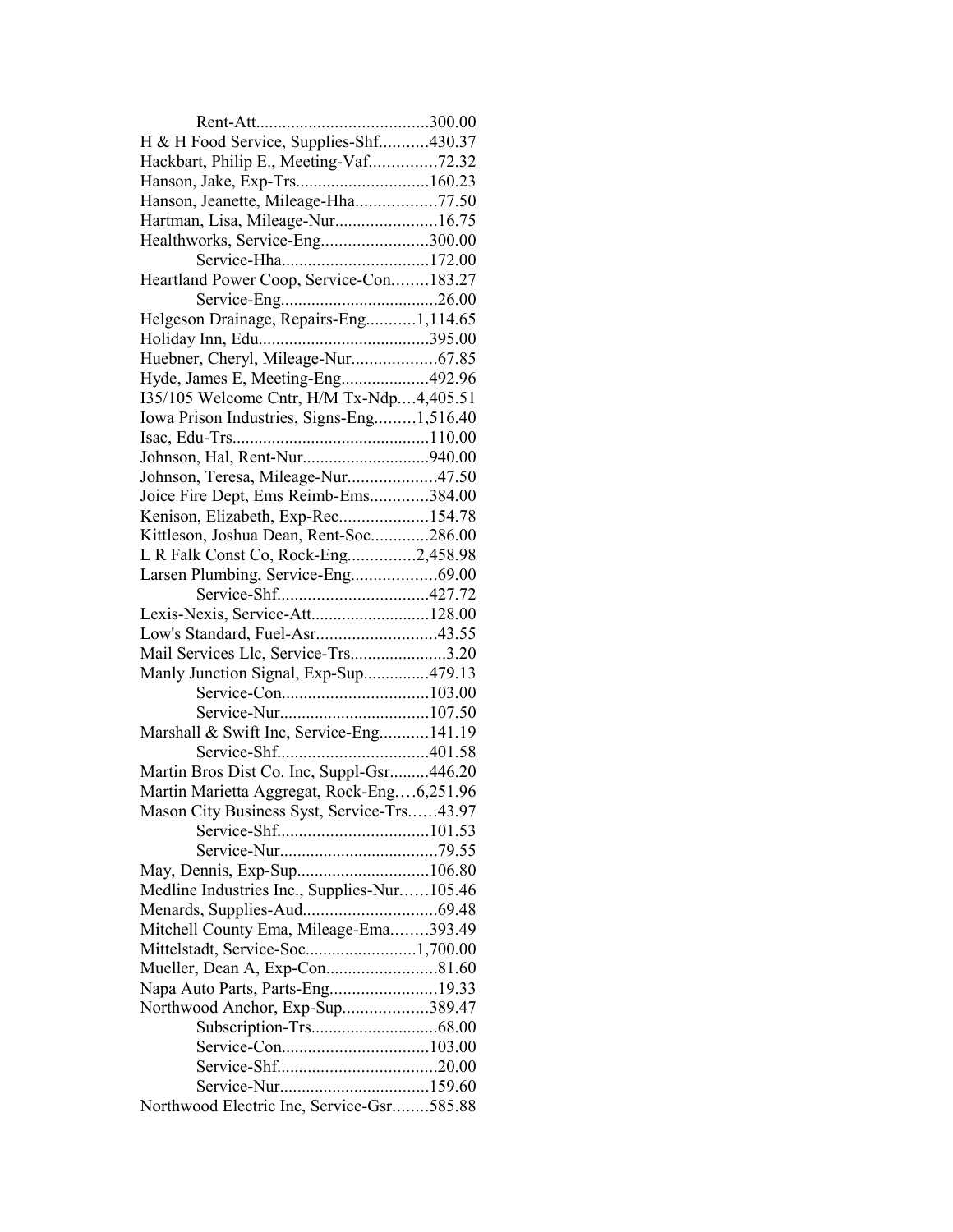| Northwood Lumber Co, Supplies-Gsr122.82    |  |
|--------------------------------------------|--|
|                                            |  |
|                                            |  |
| Northwood Sanitation, Service-Gsr165.00    |  |
|                                            |  |
| Northwood Welding Inc, Supplies-Con38.35   |  |
| Northwoods State Bank, Exp-Shf68.19        |  |
| Nuss Truck & Equipment, Parts-Eng413.66    |  |
|                                            |  |
| Parks, Kristie, Mileage-Nur47.00           |  |
| Prazak, Edie, Mileage-Hha10.50             |  |
| Pritchard's of Northwood, Service-Con87.03 |  |
|                                            |  |
|                                            |  |
|                                            |  |
| Randall Ready Mix Llc, Suppl-Eng1,480.02   |  |
| Reindl Repair, Service-Hha92.50            |  |
| Reserve Account, Postage-Trs3,000.00       |  |
| Rice, James, Service-Dap350.00             |  |
| River City Communication, Serv-Dap604.45   |  |
| Robinson Textiles, Supplies-Shf114.19      |  |
| Rohne, Joel, Mileage-It/Gis47.42           |  |
|                                            |  |
| Sanofi Pasteur Inc, Supplies-Nur54.04      |  |
| Scott Van Keppel Llc, Service-Eng1,651.23  |  |
| Skogen Systems, Inc., Supplies-Con8.45     |  |
| Staples Credit Plan, Supplies-Nur354.21    |  |
| Swartzrock Implement Co, Parts-Eng45.36    |  |
| The Barrier Group, Service-Dap4,900.00     |  |
|                                            |  |
| Ver Helst Snyder Drug, Supplies-Gsr6.49    |  |
|                                            |  |
|                                            |  |
|                                            |  |
|                                            |  |
|                                            |  |
|                                            |  |
|                                            |  |
| Waste Management, Service-Sdp2,323.21      |  |
| Waste Management-Central, Serv-Sdp60.00    |  |
| Winn-Worth Betco, H/M Tax-Ndp6,608.26      |  |
| Worth Co Historical, H/M Tax-Ndp4,405.51   |  |
| Worth County Conserv, Exp-Con1,579.97      |  |
| Worth County Fair, H/M Tax-Ndp6,608.26     |  |
| Worth County Public, Labor-Tra590.00       |  |
| Worth County Secondary, Fuel-Con929.10     |  |
|                                            |  |
|                                            |  |
|                                            |  |
| Worth County Sheriff, Service-Juv468.72    |  |
|                                            |  |